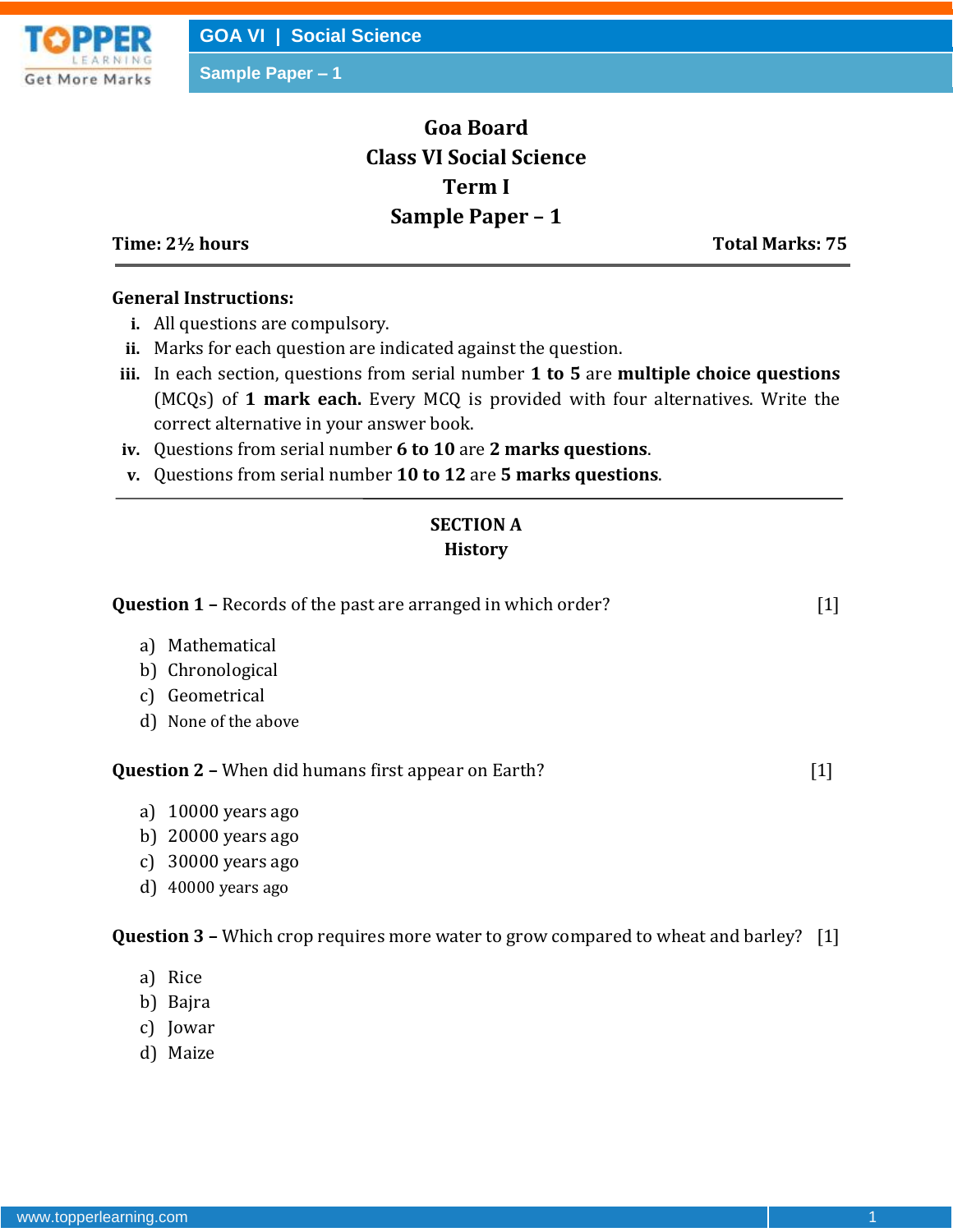|                       | <b>GOA VI   Social Science</b>                                                                                                                   |                   |
|-----------------------|--------------------------------------------------------------------------------------------------------------------------------------------------|-------------------|
| <b>Get More Marks</b> | <b>Sample Paper - 1</b>                                                                                                                          |                   |
|                       | Question 4 - How many years back were the Harappan cities developed?                                                                             | $\lceil 1 \rceil$ |
|                       | a) 4700 years ago<br>b) $4000$ years ago<br>c) 3500 years ago<br>d) 2500 years ago<br><b>Question 5 - In which Age did humans begin farming?</b> | $[1]$             |
|                       | a) Mesolithic Age<br>b) Neolithic Age<br>c) Palaeolithic Age<br>d) None of the above                                                             |                   |
|                       | <b>Question 6 - What is the Vedic Age also known as?</b>                                                                                         | $\lceil 2 \rceil$ |
|                       | Question 7 - Who were the untouchables and what kinds of jobs did they do?                                                                       | $\lceil 2 \rceil$ |
|                       | <b>Question 8 - What is history?</b>                                                                                                             | $[2]$             |
|                       | <b>Question 9 - Which plants were cultivated during the Neolithic period?</b>                                                                    | $[2]$             |
| civilisation?         | <b>Question 10 - What sets of unique objects were found in the cities of the Indus valley</b>                                                    | $[2]$             |
|                       | <b>Question 11 - State at least four reasons why hunter-gatherers move from place to place.</b>                                                  | $[5]$             |
|                       | <b>Question 12 - Who were Dasas/Dasyus?</b>                                                                                                      | $[5]$             |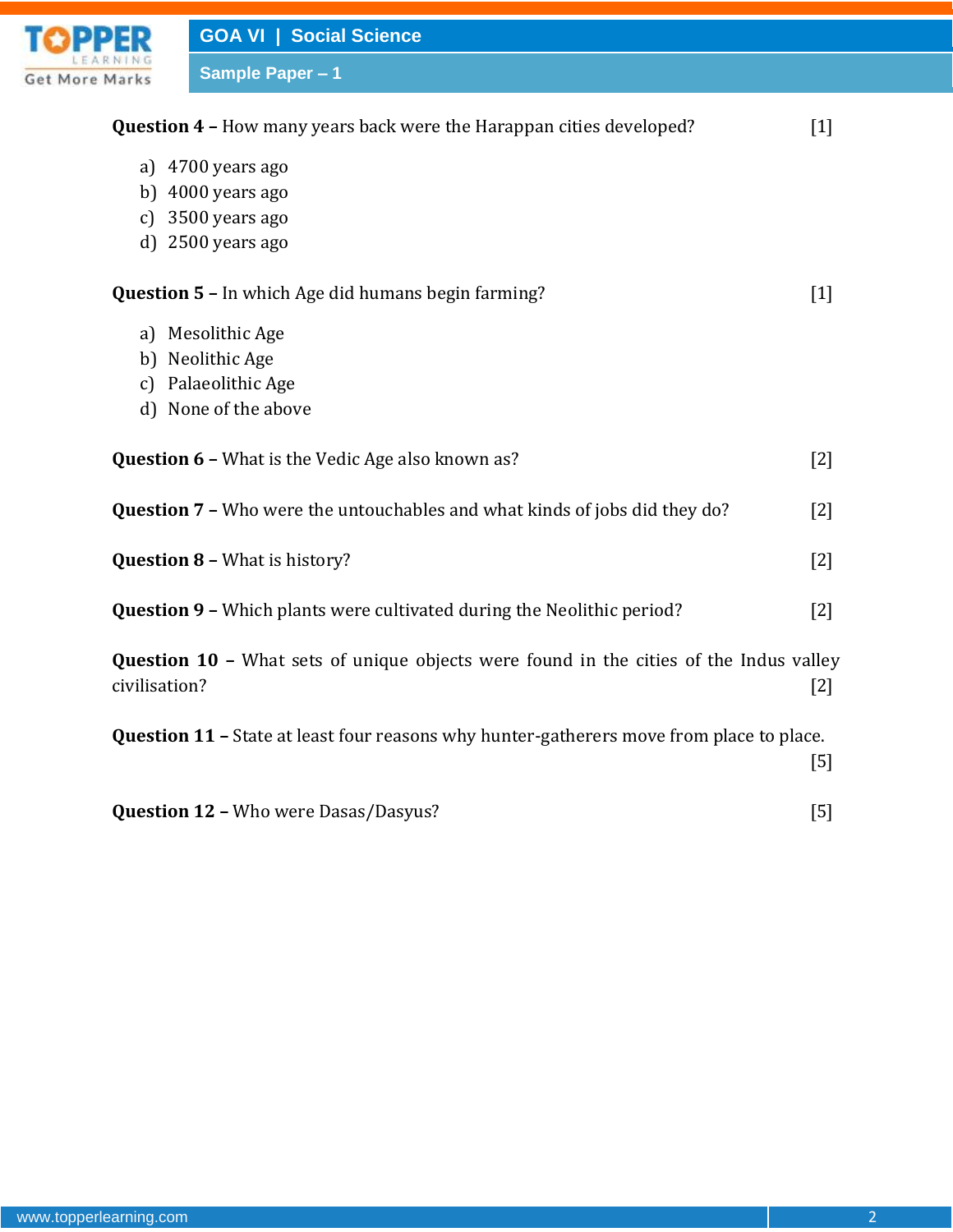

**Sample Paper – 1**

## **SECTION B Civics**

| <b>Question 1 - Ladakh is situated in the eastern part of which state?</b>                                             | $[1]$             |
|------------------------------------------------------------------------------------------------------------------------|-------------------|
| a) Himachal Pradesh<br>b) Punjab                                                                                       |                   |
| Jammu and Kashmir<br>$\mathcal{C}$                                                                                     |                   |
| Uttaranchal<br>d)                                                                                                      |                   |
| <b>Question 2 - The traveler who wrote about the lives of Muslims in Kerala is one of the</b><br>writers listed below: | $[1]$             |
| a) Al Beruni                                                                                                           |                   |
| b) Abdul Razzak                                                                                                        |                   |
| c) Afanasy Nikitin                                                                                                     |                   |
| d) Ibn Battuta                                                                                                         |                   |
| <b>Question 3 - How many major religions are there in the world?</b>                                                   | $\lceil 1 \rceil$ |
| a) Seven                                                                                                               |                   |
| b) Three                                                                                                               |                   |
| Eight<br>$\mathcal{C}$                                                                                                 |                   |
| d) Five                                                                                                                |                   |
| Question 4 - The term used for disabled children is one of the terms listed below:                                     | $\lceil 1 \rceil$ |
| a) God's children                                                                                                      |                   |
| b) Special children                                                                                                    |                   |
| Children with special needs<br>$\mathfrak{c}$ )                                                                        |                   |
| All of the above<br>$\mathbf{d}$                                                                                       |                   |
| <b>Question 5 - What is a monarchy?</b>                                                                                | $[1]$             |
| a) Rule by a king or queen                                                                                             |                   |
| Chosen by the people<br>b)                                                                                             |                   |
| None of them<br>$\mathcal{C}$                                                                                          |                   |
| d) A and B                                                                                                             |                   |
| <b>Question 6 - What do we mean by diversity?</b>                                                                      | $[2]$             |
| <b>Question 7 - After which massacre was the song 'Don't forget the days of blood, O friend'</b>                       |                   |

composed? [2]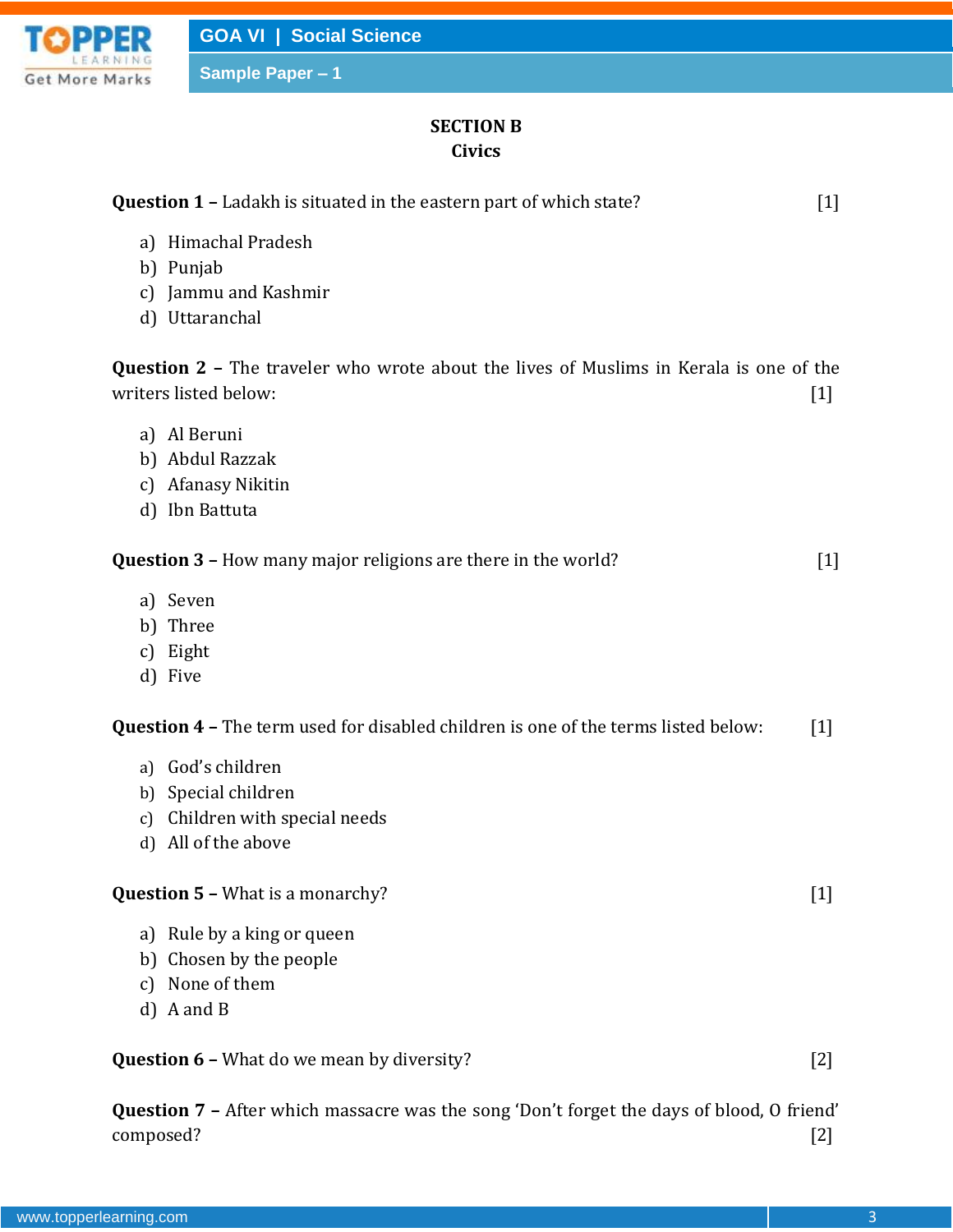| <b>PPER</b> | <b>GOA VI   Social Science</b>                                                 |                   |
|-------------|--------------------------------------------------------------------------------|-------------------|
| More Marks  | <b>Sample Paper - 1</b>                                                        |                   |
|             | <b>Question 8 - What do we mean by prejudice?</b>                              | $[2]$             |
|             | <b>Question 9 - What are the various levels at which the government works?</b> | $\lceil 2 \rceil$ |
|             | <b>Question 10 - Who are the main members of the Gram Sabha?</b>               | $\lceil 2 \rceil$ |
|             | <b>Question 11 - How is a Gram Panchayat formed?</b>                           |                   |

**Question 12 –** How does the government in India promote justice? [5]

#### **SECTION C Geography**

**Question 1 -** The major physical divisions of India includes one of the following options:[1]

a) Peninsula Plateau

Get

- b) North India plains
- c) Great mountains of the North Himalayas North India plains
- d) All of the above

**Question 2 –** Which two major rivers flow into the Arabian Sea? [1]

- a) Brahmaputra and Kaveri
- b) Krishna and Godavari
- c) Ganga and Yamuna
- d) Narmada and Tapi

**Question 3 -** At which position does the Earth experience equal days and equal nights? [1]

- a) Summer Solstice
- b) Equinox
- c) Winter Solstice
- d) None of the above

## **Question 4 -** How many time zones are there in Russia? [1]

- a) 2 time zones
- b) 10 time zones
- c) 11 time zones
- d) 12 time zones